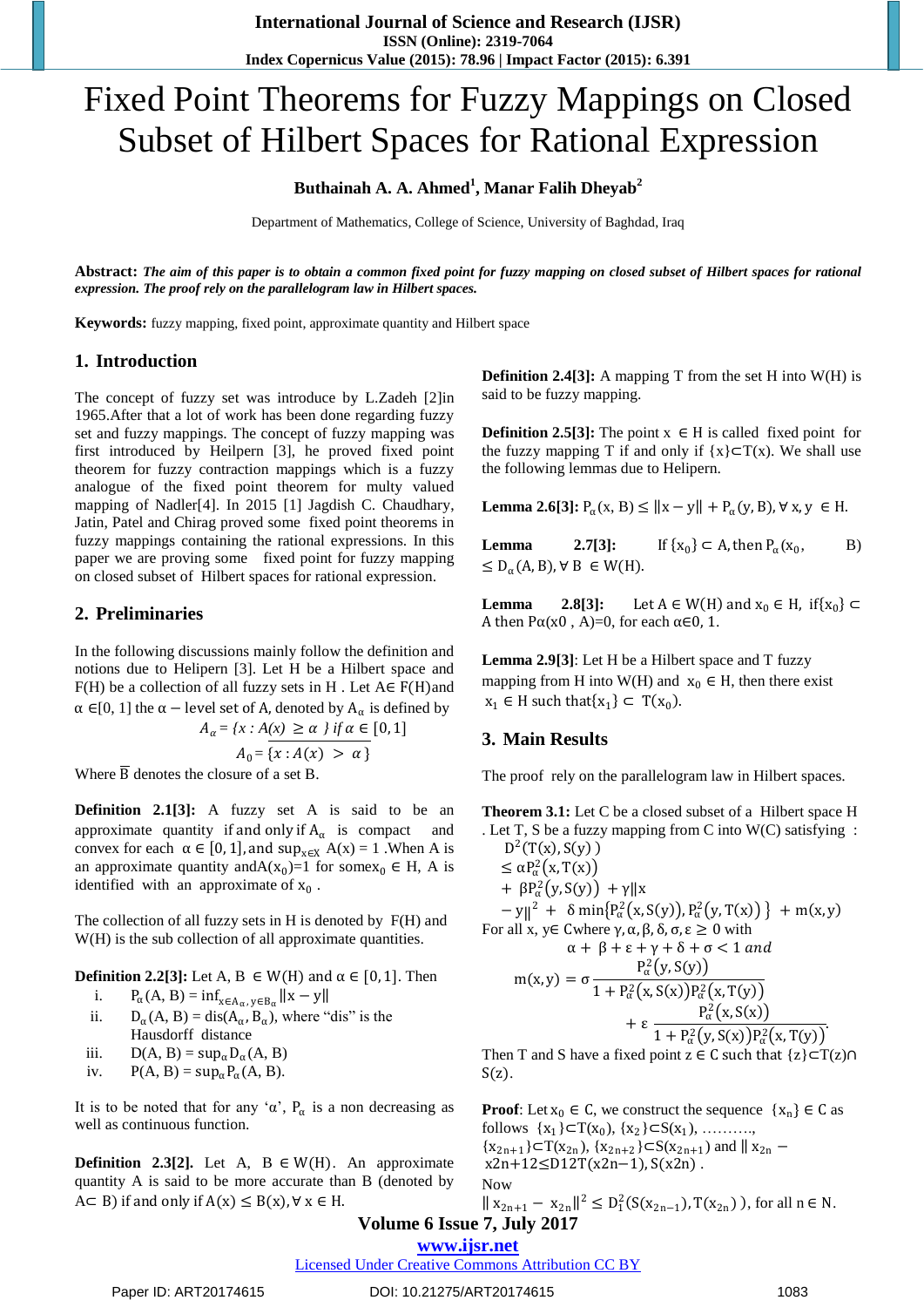:

$$
\|x_{2n+1} - x_{2n}\|^2 \le D^2(S(x_{2n-1}), T(x_{2n}))
$$
\n
$$
\le \alpha P_\alpha^2(x_{2n-1}, S(x_{2n-1})) + \beta P_\alpha^2(x_{2n}, T(x_{2n})) + \gamma \|x_{2n} - x_{2n-1}\|^2
$$
\n
$$
+ \delta \min\{P_\alpha^2(x_{2n}, S(x_{2n-1})), P_\alpha^2(x_{2n-1}, T(x_{2n}))\}
$$
\n
$$
+ \sigma \frac{P_\alpha^2(x_{2n}, S(x_{2n-1}))}{1 + P_\alpha^2(x_{2n}, T(x_{2n}))P_\alpha^2(x_{2n}, S(x_{2n-1}))}
$$
\n
$$
+ \varepsilon \frac{P_\alpha^2(x_{2n}, T(x_{2n}))P_\alpha^2(x_{2n}, S(x_{2n-1}))}{1 + P_\alpha^2(x_{2n}, T(x_{2n}))P_\alpha^2(x_{2n}, S(x_{2n-1}))}
$$
\n
$$
\le \alpha \|x_{2n} - x_{2n-1}\|^2 + \beta \|x_{2n} - x_{2n+1}\|^2 + \gamma \|x_{2n} - x_{2n-1}\|^2
$$
\n
$$
+ \delta \min\{\|x_{2n} - x_{2n}\|^2, \|x_{2n+1} - x_{2n-1}\|^2\}
$$
\n
$$
+ \sigma \frac{\|x_{2n} - x_{2n}\|^2}{1 + \|x_{2n} - x_{2n+1}\|^2\|x_{2n} - x_{2n-1}\|^2}
$$
\n
$$
+ \varepsilon \frac{\|x_{2n} - x_{2n-1}\|^2}{1 + \|x_{2n} - x_{2n-1}\|^2}
$$
\n
$$
+ \varepsilon \frac{\|x_{2n} - x_{2n-1}\|^2}{1 - \beta}
$$
\n
$$
+ \varepsilon \frac{\|x_{2n} - x_{2n-1}\|^2}{1 - \beta}
$$
\n
$$
+ \varepsilon \frac{\|x_{2n} - x_{2n-1}\|^2}{1 - \beta}
$$
\n
$$
+ \varepsilon \frac{\|x_{2n} - x_{2n}\|^2}{1 - \beta}
$$
\n
$$
+ \varepsilon \frac{\|x_{2n} - x_{2n}\|^2}{1 - \beta}
$$
\n

*{*

 $\{x_n\}$  is cauchy sequance in H, but H is a Hilbert space, so  ${x_n}$  *is* 

*converge to*  $z$  and since  $C$  is closed and  $\{x_n\}$  is sequence in *C* 

Then 
$$
z \in C
$$
, such that  $\lim_{n\to\infty} x_n = z$   
\n
$$
P_{\alpha}^2(z, T(z)) \le ||z - x_{2n}||^2 + P_{\alpha}^2(x_{2n}, T(z))
$$
\n
$$
\le ||z - x_{2n}||^2 + D_{\alpha}^2(S(x_{2n-1}), T(z))
$$
\n
$$
\le ||z - x_{2n}||^2 + D^2(S(x_{2n-1}), T(z))
$$
\n
$$
\le ||z - x_{2n}||^2 + \alpha P_{\alpha}^2(x_{2n-1}, S(x_{2n-1})) + \beta P_{\alpha}^2(z, T(z))
$$
\n
$$
+ \gamma ||x_{2n-1}
$$
\n
$$
- z||^2 + \delta \min \{ P_{\alpha}^2(x_{2n-1}, T(z)), P_{\alpha}^2(z, S(x_{2n-1})) \}
$$
\n
$$
+ \sigma \frac{P_{\alpha}^2(z, S(x_{2n-1}))}{1 + P_{\alpha}^2(x_{2n-1}, S(x_{2n-1})) P_{\alpha}^2(x_{2n-1}, T(z))}
$$
\n
$$
+ \varepsilon \frac{P_{\alpha}^2(x_{2n-1}, S(x_{2n-1}))}{1 + P_{\alpha}^2(z, S(x_{2n-1})) P_{\alpha}^2(x_{2n-1}, T(z))}
$$
\n
$$
\le ||z - x_{2n}||^2 + \alpha ||x_{2n-1} - x_{2n}||^2
$$
\n
$$
+ \beta P_{\alpha}^2(z, T(z)) + \gamma ||x_{2n-1} - z||^2
$$
\n
$$
+ \delta \min \{ P_{\alpha}^2(x_{2n-1}, T(z)), ||x_{2n} - z||^2 \}
$$
\n
$$
+ \sigma \frac{||z - x_{2n}||^2}{1 + ||x_{2n} - x_{2n-1}||^2 P_{\alpha}^2(x_{2n-1}, T(z))}
$$
\n
$$
+ \varepsilon \frac{||x_{2n} - x_{2n-1}||^2}{1 + ||x_{2n} - z||^2 P_{\alpha}^2(x_{2n-1}, T(z))}
$$
\n
$$
+ \varepsilon \frac{||x_{2n} - x_{2n-1}||^2}{1 + ||x_{2n} - z||^2 P_{\alpha}^
$$

 $P_\alpha^2(z,T(z)) \leq \frac{\alpha + \epsilon}{1 - \rho}$  $\frac{x+1}{1-\beta}||x_{2n-1}-x_{2n}||^2$ *Putting q* =  $\frac{\alpha+\varepsilon}{1-\beta}$  < 1 *Then, we have*  $P_\alpha^2(z,T(z)) \leq q \|x_{2n-1} - x_{2n}\|^2 \leq q^n \|x_{2n-1} - x_{2n}\|^2$  $As \to \infty$ *, then*  $P_\alpha^2(z,T(z)) = 0$ *Hence we get*  $\{z\}$  $\subset$ *T* $(z)$ *. Similarly, {z}*⊂*S(z).*

**Theorem 3.2:** Let C be a closed subset of a Hilbert space H . Let T, S be a fuzzy mapping from C into W(C) satisfying

 $D^2(S(x),T(y))$  $\leq \alpha \frac{P_{\alpha}^{2}(y, T(x)) + P_{\alpha}^{2}(x, S(x)) + P_{\alpha}^{2}(y, S(x))}{P_{\alpha}^{2}(y, S(x)) + P_{\alpha}^{2}(y, S(x))}$  $\frac{1 + P_{\alpha}^{2}(y, S(x))P_{\alpha}^{2}(x, T(y))}{1 + P_{\alpha}^{2}(y, S(x))P_{\alpha}^{2}(x, T(y))}$  $\beta[P_\alpha^2(y, T(y)) + P_\alpha^2(y, S(x))] + \gamma ||x - y||^2$ For all x,  $y \in C$  where  $\gamma$ ,  $\alpha$ ,  $\beta \ge 0$  with  $2\alpha + \beta + \gamma < 1$ . Then there is  $z \in C$  such that z is a common fixed point for T and S.

**Proof**: Let  $x_0 \in C$ , we construct the sequence  $\{x_n\} \in C$  as follows  $\{x_1\} \subset T(x_0)$ ,  $\{x_2\} \subset S(x_1)$ , ........,  ${x_{2n+1}}\subset T(x_{2n}), {x_{2n+2}}\subset S(x_{2n+1})$  and  $||x_{2n}$ x2n+12≤D12T(x2n−1), S(x2n) . Now  $||x_{2n+1} - x_{2n}||^2 \le D_1^2(S(x_{2n-1}), T(x_{2n})),$  for all  $n \in N$ .  $|| x_{2n+1} - x_{2n} ||^2 \le D^2(S(x_{2n-1}), T(x_{2n}))$  $\leq \alpha \frac{P_\alpha^2(x_{2n}, T(x_{2n})) + P_\alpha^2(x_{2n-1}, S(x_{2n-1})) + P_\alpha^2(x_{2n}, S(x_{2n-1}))}{P_\alpha^2(x_{2n}, S(x_{2n-1})) + P_\alpha^2(x_{2n}, S(x_{2n-1}))}$  $1 + P_\alpha^2(x_{2n}, S(x_{2n-1})) P_\alpha^2(x_{2n-1}, T(x_{2n}))$ +

$$
\beta[P_{\alpha}^{2}(x_{2n}, T(x_{2n})) + P_{\alpha}^{2}(x_{2n}, S(x_{2n-1}))]
$$
  
+  $\gamma ||x_{2n-1} - x_{2n}||^{2}$   

$$
\leq \alpha \frac{||x_{2n-1} - x_{2n}||^{2} + ||x_{2n-1} - x_{2n}||^{2} + ||x_{2n} - x_{2n}||^{2}}{1 + ||x_{2n} - x_{2n}||^{2}||x_{2n-1} - x_{2n+1}||^{2}}
$$
  
+  $\beta[||x_{2n-1} - x_{2n}||^{2} + ||x_{2n} - x_{2n}||^{2}] + \gamma ||x_{2n-1} - x_{2n}||^{2}$   
Then  $||x_{2n+1} - x_{2n}||^{2} \leq (2\alpha + \beta + \gamma)||x_{2n-1} - x_{2n}||^{2}$   
Putting  $q = 2\alpha + \beta + \gamma < 1$ 

Then, we have  
\n
$$
||x_{2n+1} - x_{2n}||^2 \le q||x_{2n-1} - x_{2n}||^2
$$
\nNow, for any positive integer p  
\n
$$
||x_n - x_{n+p}||^2 \le q||x_n - x_{n+1}||^2
$$
\n
$$
+ ||x_{n+1} - x_{n+2}||^2 + \ldots + ||x_{n+p-1} - x_{n+p}||^2
$$
\n
$$
\le (q^n + q^{n+1} + q^{n+2} + \ldots + q^{n+p-1}||x_1 - x_0||^2
$$
\n
$$
\le \frac{q^n}{1-q} ||x_1 - x_0||^2
$$
\nWhich implies that  $||x_n - x_{n+p}||^2 \to 0$  as  $n \to \infty$   
\nHence,

 $\{x_n\}$  is cauchy sequance in H, but H is a Hilbert space. *so*  $\{x_n\}$  *is converge to z and since C is closed and*  $\{x_n\}$  *is sequence in C.*

*Then*  $z \in C$ *, such that*lim<sub>n→∞</sub>  $x_n = z$  $P_\alpha^2(z,T(z)) \leq ||z-x_{2n}||^2 + P_\alpha^2(x_{2n},T(z))$  $\leq ||z - x_{2n}||^2 + D_{\alpha}^2(S(x_{2n-1}), T(z))$  $\leq ||z - x_{2n}||^2 + D^2(S(x_{2n-1}), T(z))$ 

## **Volume 6 Issue 7, July 2017**

**www.ijsr.net**

## Licensed Under Creative Commons Attribution CC BY